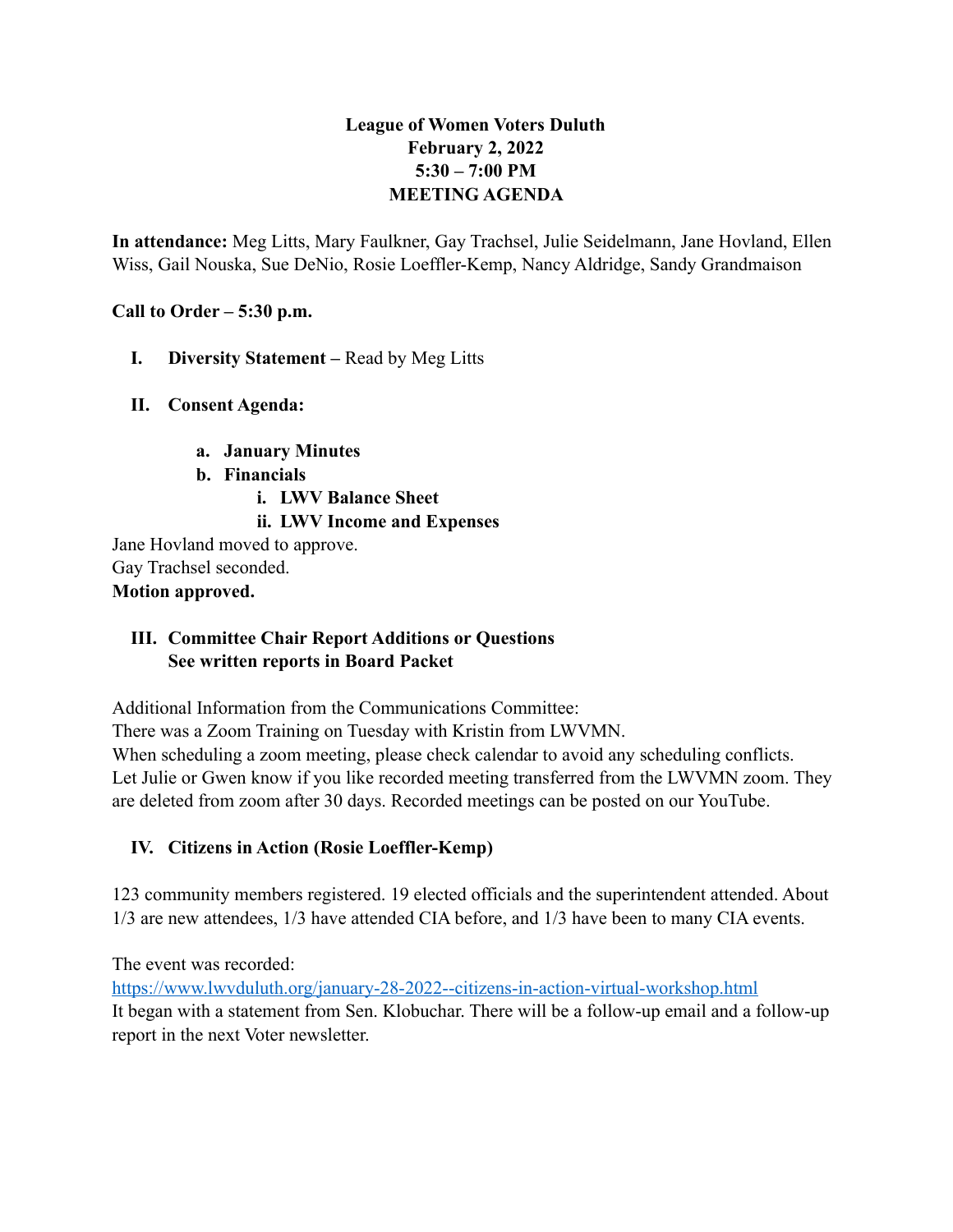Dr. Jennifer Moore will be open to more events with the League. It was important to have Kristin from LWVMN as part of the event planning to see the effort and see our relationships with local officials and the community.

The Board recognized Rosie's efforts to network and facilitate the event. The committee creates the framework, and Rosie follows through to put all the pieces together. This event is about relationships, relationships, and relationships.

# **V. Ad-Hoc Advocacy and Program Task Force Report (Sue)**

See written report.

Sue provided the background work done so that we understand the workload, the important tasks, and then ideas about sustainability.

The Program and Advocacy Task Force recommends that:

1. A Program committee be formed, with two sub-committees (a Program for Action and an Advocacy Team) to fulfill the job descriptions listed below. The Voter and monthly emails through Membership will be used to initially recruit committee/team members.

2. The 1st Vice President act as Program Committee Chairperson, with other volunteers acting as sub-committee chairs (or having co-chairs for each).

3. These groups evaluate these responsibilities in one year (February meeting) and propose modifications if needed.

Sue DeNio moves that accept the recommendations of the Task Force along with Job Descriptions. Ellen Wiss seconded. **Motion passed.**

Next steps:

Information on recommendations and job descriptions will be published in the next Voter newsletter.

LWVMN will provide additional training prior to Program Planning next year.

# **VI. Medical Aid in Dying (Gail presented on behalf of Anita)**

Elected Officers (Rep Jen Schultz and Sen Jen McEwen) were present at the educational session. Delegates from the LWV Duluth need to be informed.

A second educational session has been recommended. Attendance would be framed as part of delegate's responsibility.

This can be an education piece about gaining consensus or concurrence. This issue will be revisited at the upcoming Council.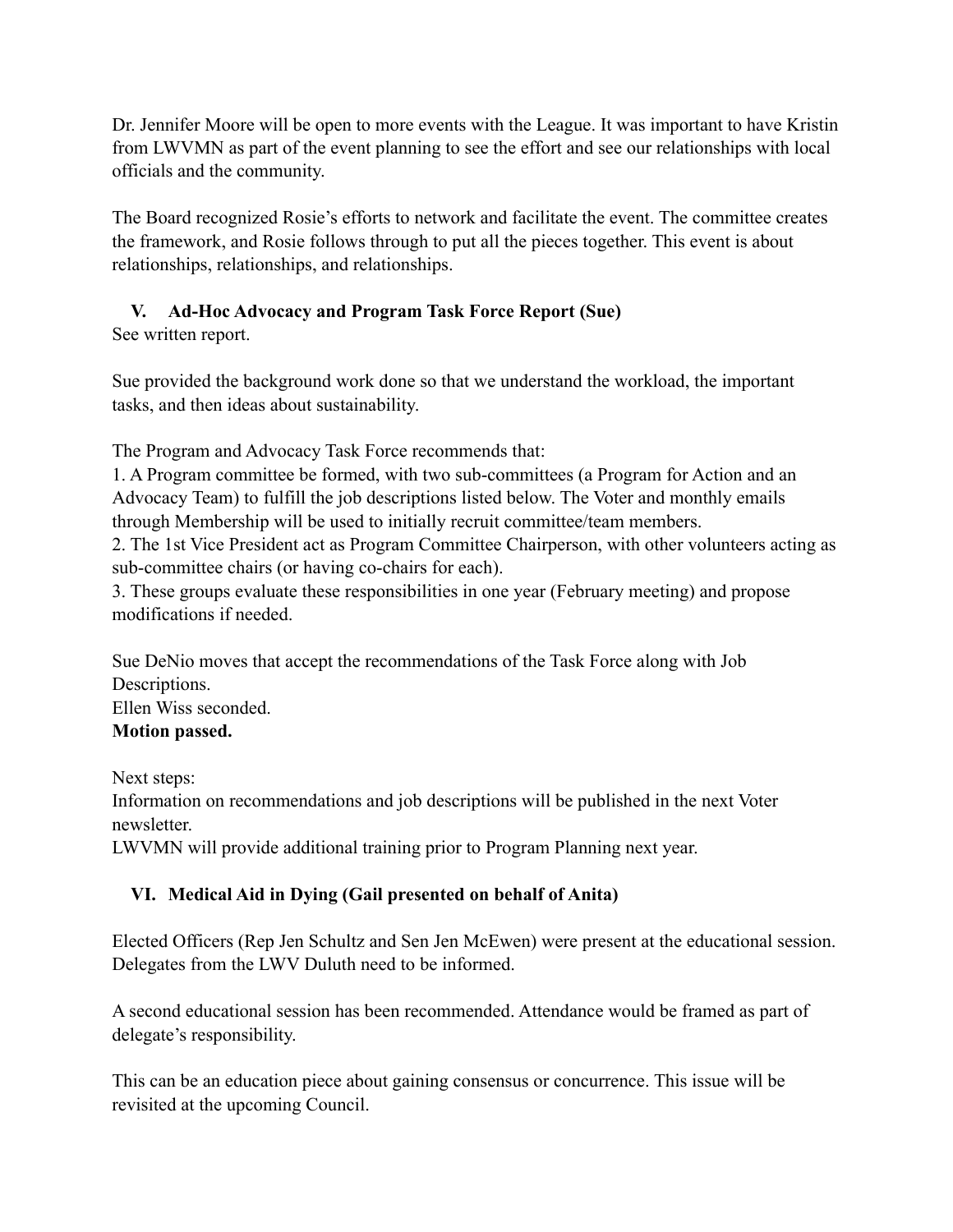Gay Trachsel presented a motion to support a presentation by Rebecca on this issue. Sue DeNio seconded the motion.

#### **Motion is passed.**

Next steps: Mary will inform Anita that the motion passed.

# **VII. DRAFT Program Planning Survey Responses (see attached) (Mary, Ellen, and Gay)**

Mary Faulkner, Ellen Wiss, and Gay Trachsel completed a draft of the survey. The final draft needs to be submitted online by March 1, 2022.

Next steps:

Mary Faulkner will send the draft survey as a PDF for Board Members review. Comments and additions are welcome.

#### **VIII.Steps to Make Sure Members can Attend Board Meetings (Mary and Meg present on behalf of Anita)**

Members have expressed interest in attending Board Meetings. Some members who have interest in becoming Board Members and would like to observe. Minutes are published, but meetings are not currently recorded and posted.

Ellen Wiss moved to table. Julie seconded the motion. Motion fails.

Mary Faulkner moved to include a point of contact to calendar and to the Voter to facilitate members to attend Board Meetings. Sue DeNio seconded. **Motion passes.**

Next Steps:

Mary will review Bylaws to better understand current rules. Meg will coordinate with Anita to serve as the point of contact for members who wish to observe.

#### **IX. Old Business**

# **X. New Business**

a. Need a new date for April board meeting